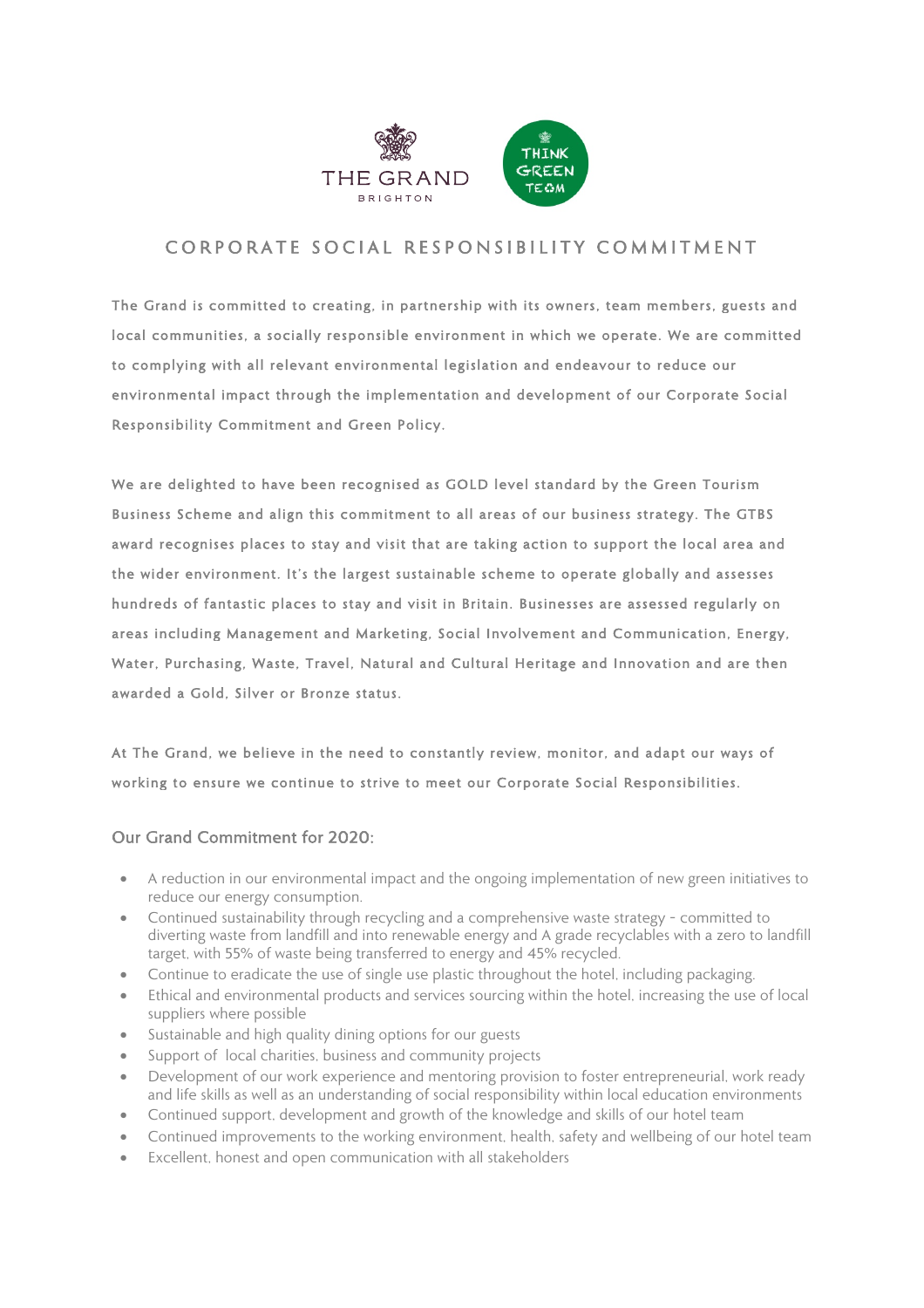• Responsible approach to all future business strategy and growth – involving all stakeholders considerations in decision making and planning

## Recent Highlights & Successes:

- A comprehensive waste strategy realised another zero to landfill performance with 470 tonnes of waste diverted this last year and 147,000 kwh of renewable electricity generated, over 200 trees saved and 43% of waste recycled
- New local suppliers engaged for the relaunched Cyan restaurant; Weez and Merl (local recycling heroes Weez & Merl recycle waste plastic. They melt marble and make a variety of products, highlighting the beauty of this undervalued material. They have recycled and beautifully marbled our coasters and several pieces for the restaurant using gorgeous shades of green and blue); Great British Charcuterie (Based in Brighton Marina, GB Charcuterie Co. work closely with the UK's leading suppliers, farmers and small producers of cured meats and aged cheeses to provide the finest British artisan charcuterie, cheese and wine. Quality, seasonality, providence and animal welfare at the forefront all of their produce which travels straight from the market to the chef's table at Cyan); Bird & Blend Tea Co. (An independent, award-winning, tea company based in Brighton, Bird & Blend Tea Co. (formerly Bluebird Tea Co.) create and supply over 70 tea blends created by UK expert Tea Mixologists. A selection of their wonderful teas will be available at Cyan) and Cast-Iron Coffee Roasters (A specially selected range of beans from Cast-Iron Coffee Roasters will be available at Cyan. Cast-Iron is a family business focused on sustainably sourcing and roasting coffee beans at their workshop in West Sussex, and producing speciality single origin and blended espresso coffees)
- Continued local relationships with Paper-round supplying environmentally sound products and services; Brighton Gin; Brighton Bier & Real Ale; Lost and Found Brewery, Trenchmore, Flowerpot Bakery; Ridgeview Wines; Life water, supplied to all bedrooms complimentary but contributing as a payback scheme to fund charitable projects
- New recycled products introduced including coaster in the lounge and GB1 made out of recycled tyres; 100% recycled crackers at Christmas and throws in our bedrooms made from recycled bottles.
- The removal of all plastic stirrers and straws from our bars supporting #strawsareforsuckers
- The introduction of biodegradable wrapping on all our conference sweets, Eco-fuel used in all chafing dishes, re-usable plastic glasses for catered sporting events and Vegware take away cups in our Events area (Vegware is a manufacturer and visionary brand, the global specialist in plantbased compostable foodservice packaging. Its plant-based catering disposables are made from plants, not plastic, using renewable, lower carbon or recycled materials, and can all be composted with food waste where accepted.)
- The façade renovation was completed using environmentally sound 3M paint and introducing new balcony furniture made from milk cartons and ice cream containers diverted from landfill sites. The recycled plastic is melted, treated and coloured so that the colour extends right through the product, and then it is extruded slowly and painstakingly into extremely high grade Envirowood®, an all-weather marine grade HDPE Polymer that's 99% UV stable.
- Signed the "Not our cup of tea" pledge to campaign to remove plastic from all tea bags
- New partnership with Eden Project Coffee, first ever coffee cartridge that is recycled via food waste is BIODEGRADABLE and PLASTIC FREE
- Support for WWW's Earth Hour Campaign by pledging to encourage our team to eat more sustainably and introducing "Meat Free Mondays" in our staff canteen
- Volunteering project with Brighton & Hove Food Partnership and a local community group Roots to Growth, ran by One Church Brighton, working in their market garden at Rock Farm, planting and harvesting crops, helping create therapeutic wellbeing for the community inclusion for vulnerable adults.
- Continued partnership with Drop for a Drop charity funding our second clean drinking water bore-well in Andhra Pradesh, India, improving health and wellbeing for all 1,468 people living in Pendluru Harijanawada. They now have immediate access to safe clean drinking water improving their prospect of a brighter future.
- Toilet Twinning Project undertaken twinning our 11 guest toilets with 11 latrines in the Kabale district of Uganda, helping flush away poverty.